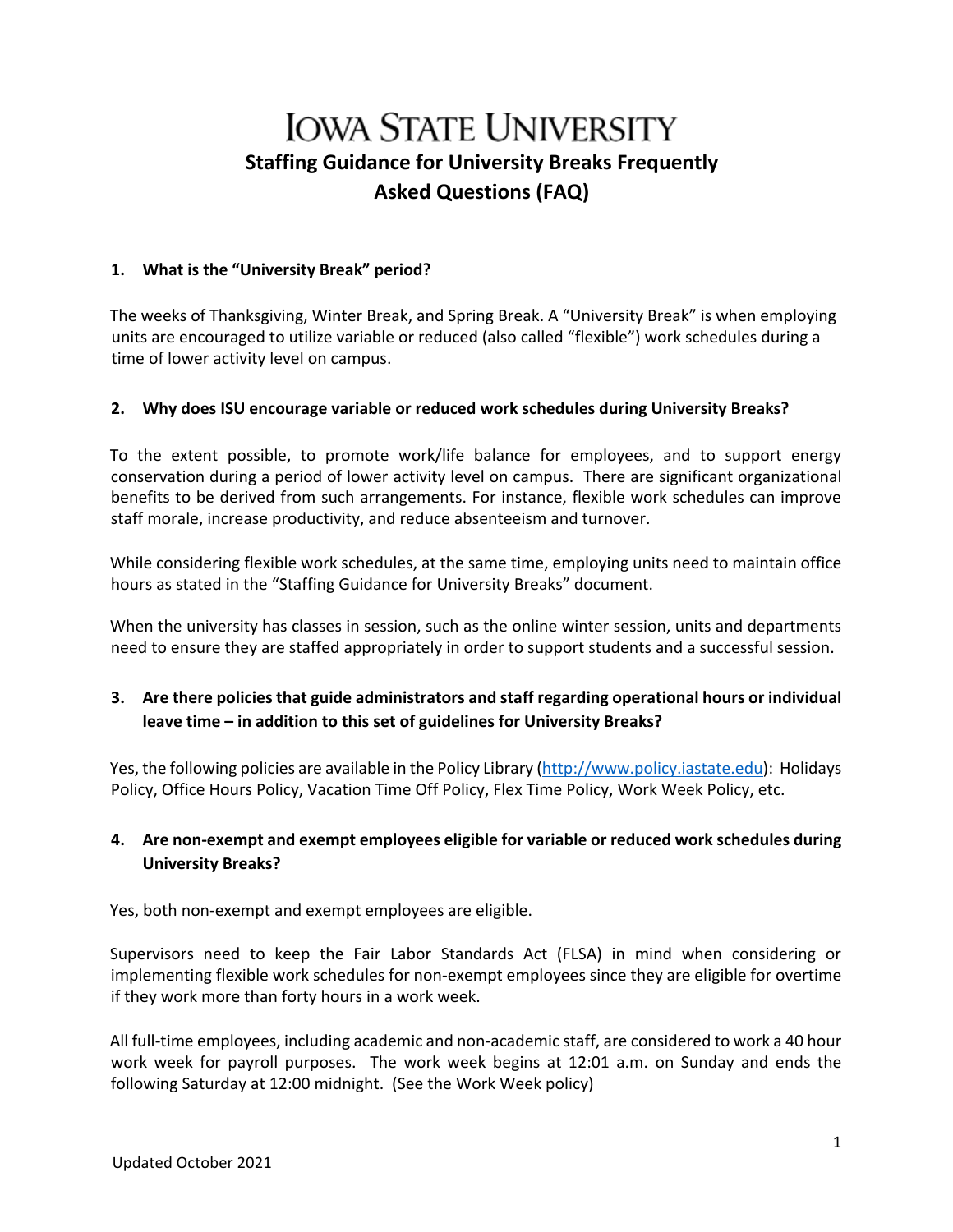## **5. Who determines whether a variable or reduced work schedule is possible during University Breaks?**

The respective vice president, dean, department chair, or director has the responsibility to determine the unit's workforce needs and operating hours in general. The unit's operating hours during these breaks shall be approved by the respective dean, vice president, senior vice president or the president.

Per the "Staffing Guidance for University Breaks," administrators are encouraged to implement variable or reduced work schedules for employees, to the extent possible. Each request for a flexible work schedule or time off shall be discussed with and reviewed by the employee's supervisor. The discretion to approve or deny flexible work and time off requests rests with the supervisor as the supervisor determines the job duties needing to be performed during the University Break period.

The supervisor may also terminate or amend an approved request based on a number or reasons, including operational changes, staffing changes, leadership changes, performance, etc.

## **6. (For Supervisors) When and how should I develop and communicate a variable or reduced schedule in the unit?**

The vice president, dean, department chair, or director shall develop plans as early as possible and shall communicate the plans with all affected employees at least a month in advance of the University Break.

Supervisors should take into account their unit's obligations during the University Break period and shall work with employees to develop a coverage schedule to meet the needs of the unit. If a unit will close during the University Break period, arrangements may need to be made to designate, and route messages to, a single point of contact during the period. Units should work with their building supervisor to determine building and office access. Units should specify access and office hours information on websites, voice messages, signage and other communications.

#### **7. (For Employees) What do I need to do to request time off or a flexible work schedule?**

Employees who wish to request a flexible work schedule or time off shall follow established procedures for making such requests, including to make a request to the supervisor two weeks in advance of the University Break. Employees who are given time off during the defined break periods must follow established policies for requesting time off. Both the employee and the supervisor should make every effort to make balanced decisions based on business priorities.

#### **8. May a supervisor deny a request for a flexible work schedule or time off?**

Yes. An employee may be denied a flexible work schedule or time off by the supervisor if s/he is deemed an "essential employee." Supervisors shall take into account their business needs in a variety of situations when considering designating an employee(s) as essential and shall notify employees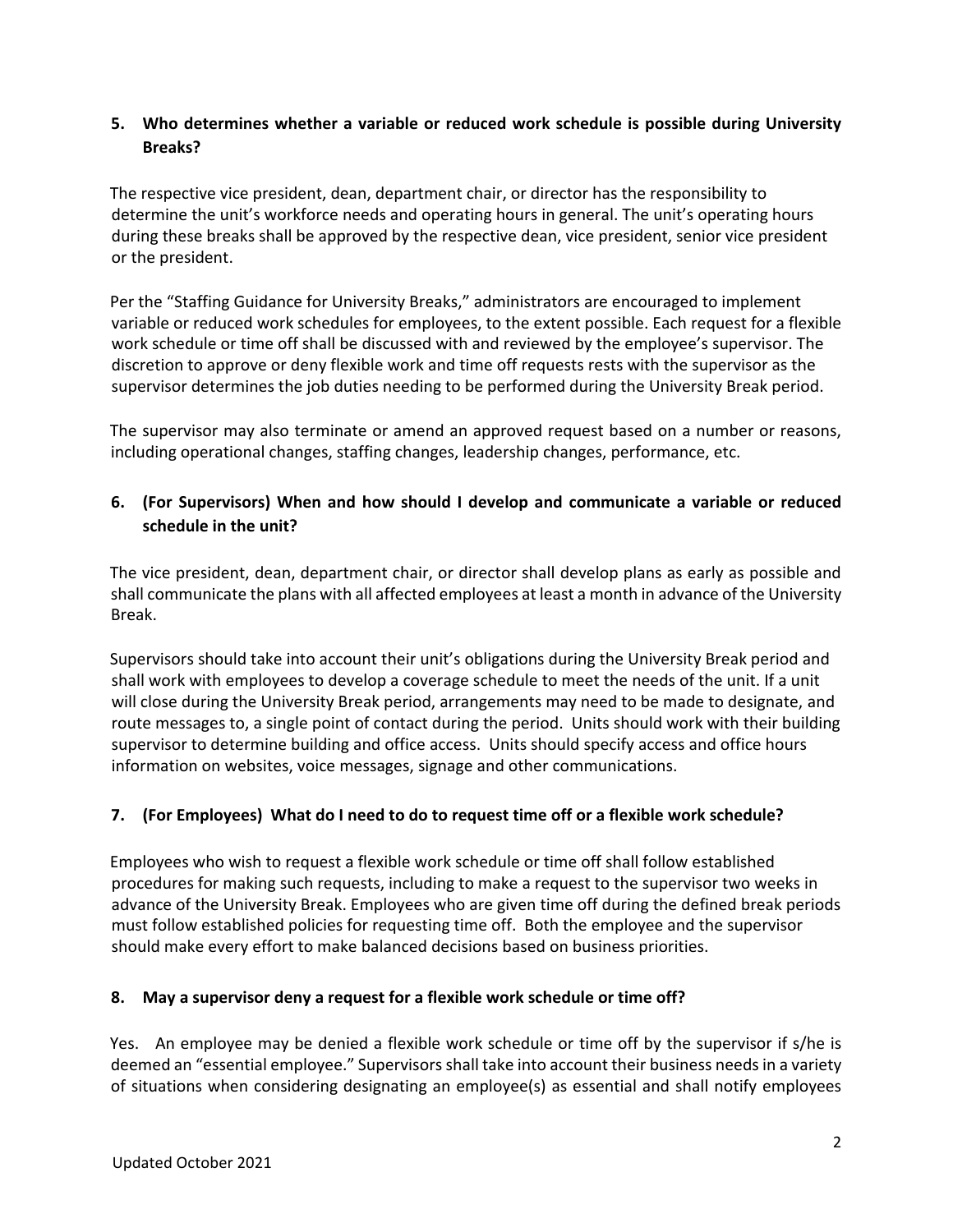when possible, in advance. An employee may be determined to be essential for events including but not limited to periods during the University Breaks.

## **9. Should the employing unit choose to close during a University Break, what are the options for employees?**

With approval of the respective dean, vice president, senior vice president or the president, a unit may close over a University Break. The respective supervisor shall work with employees who wish to remain working. This may involve discussions about alternate work locations. Supervisors will coordinate through their chain of command to find feasible alternatives. Paid time off (i.e., vacation) or unpaid time off will be automatically approved for those employees who wish to take time off during a unit closure.

If a unit will close during the University Break period, arrangements may need to be made to designate, and route messages to, a single point of contact during the period.

# **10. If the unit will remain open during the University Break, may a supervisor require that an employee take paid time off (e.g., use accrued vacation) or unpaid time off?**

No, a supervisor may not require an employee to take paid or unpaid time off during the period of the University Breaks. However, if the supervisor determines there is not work to be performed in a work unit or no need for full staffing during the break period, the supervisor has the right to determine alternate project work (in addition to alternate work locations when a unit will close) for those employees who wish to remain working.

## **11. How is holiday pay impacted if an employee is on unpaid time off before or after the holiday during a University Break?**

Per the "Staffing Guidance for University Breaks," employees who are in an unpaid time off status at any time during the weeks of Thanksgiving or Winter Break will be paid for the holidays that fall within those weeks – whether or not the employee is in unpaid time off status before or after the holiday. (This is an exception allowed for University Break periods. See the Holidays Policy for implications of unpaid time off around other holidays throughout the year.)

## **12. (For Supervisor) How do I plan for someone to monitor phones and emails while the office is closed?**

Supervisors should take into account the operational needs of the unit during the break period. For example, if an exempt employee is required to check messages, then he/she should not be required to take vacation for the period he/she is engaged in work unless the period engaged in the work is de minimis. A supervisor may choose to arrange for someone to monitor a central message location during break times rather than have all staff check their individual messages.